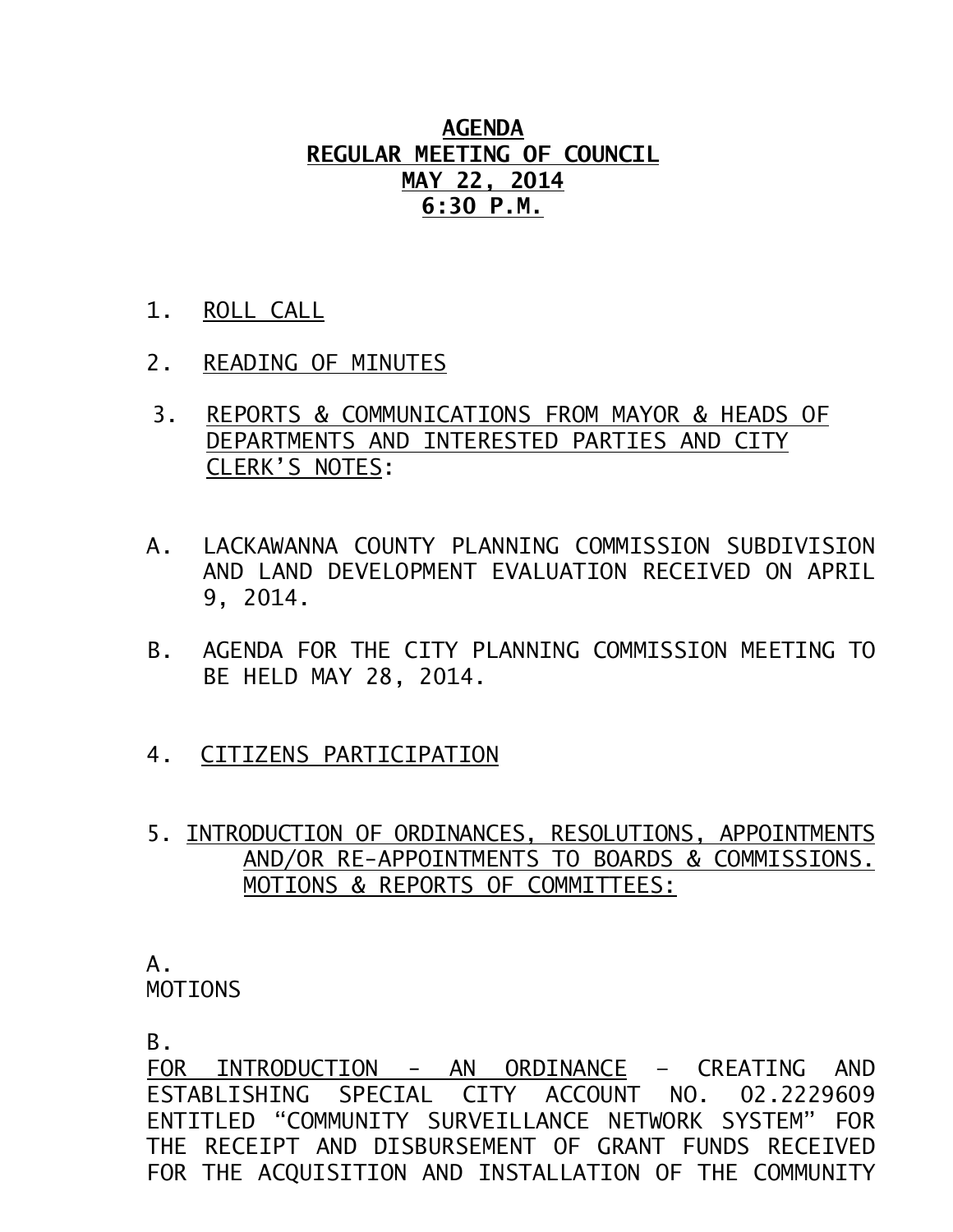SURVIELLANCE NETWORK SYSTEM AT SCRANTON POLICE HEADQUARTERS.

C.

FOR INTRODUCTION – AN ORDINANCE – AUTHORIZING THE MAYOR AND OTHER APPROPRIATE CITY OFFICIALS TO APPLY FOR AND EXECUTE A GRANT APPLICATION AND IF SUCCESSFUL A GRANT AGREEMENT AND ACCEPT THE FUNDS RELATED THERETO THROUGH THE BJA FY 14 EDWARD BYRNE JUSTICE ASSISTANCE GRANT ("JAG") PROGRAM-LOCAL SOLICITATION IN THE AMOUNT OF \$23,898.00.

D.

FOR INTRODUCTION – AN ORDINANCE – AUTHORIZING THE MAYOR AND OTHER APPROPRIATE OFFICIALS OF THE CITY OF SCRANTON TO ENTER INTO A LEASE AGREEMENT WITH THE SCRANTON SCHOOL DISTRICT FOR USE OF CITY OWNED PROPERTY IN CONNECTION WITH APPROVED WEST SIDE HIGH SCHOOL SOCCER TEAMS FOR A THREE-(3) YEAR PERIOD COMMENCING APRIL 15, 2014 AND ENDING APRIL 14, 2017.

E.

FOR INTRODUCTION - AN ORDINANCE - AUTHORIZING THE MAYOR AND OTHER APPROPRIATE OFFICIALS OF THE CITY OF SCRANTON TO ENTER INTO A LEASE AGREEMENT WITH THE SCRANTON YOUTH SOCCER FOR THE USE OF CITY OWNED PROPERTY IN CONNECTION WITH APPROVED SCRANTON YOUTH SOCCER FOR A THREE (3) YEAR PERIOD COMMENCING APRIL 15, 2014 AND ENDING APRIL 14, 2017.

F.

FOR INTRODUCTION - AN ORDINANCE - AMENDING FILE OF THE COUNCIL NO. 75, 2012 AN ORDINANCE (AS AMENDED) ENTITLED "AN ORDINANCE TO PROVIDE REVENUE FOR THE CITY OF SCRANTON BY IMPOSING A TAX UPON THE PRIVILEGE OF ATTENDING OR ENGAGING IN NON-EXEMPT AMUSEMENTS, INCLUDING EVERY FORM OF ENTERTAINMENT, DIVERSION, SPORT, RECREATION AND PASTIME, REQUIRING ALL PERSONS, PARTNERSHIPS, ASSOCIATIONS AND CORPORATIONS CONDUCTING PLACES OF AMUSEMENTS; IMPOSING DUTIES AND CONFERRING POWERS UPON THE TREASURER OF THE CITY OF SCRANTON; PRESCRIBING THE METHOD AND MANNER OF COLLECTING THE TAX IMPOSED BY THIS ORDINANCE; AND IMPOSING PENALTIES FOR THE VIOLATION THEREOF" BY AMENDING SECTION 4.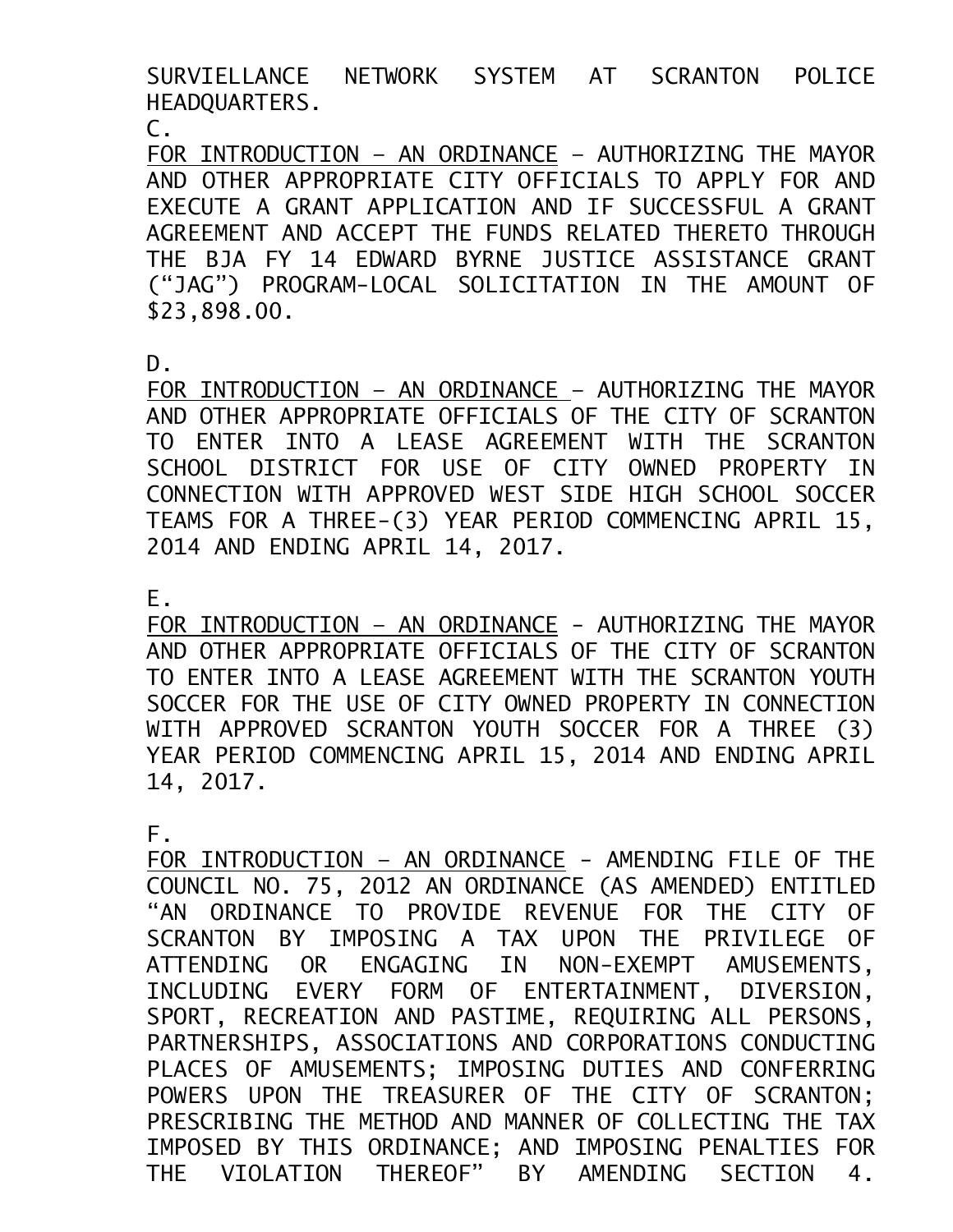G.

FOR INTRODUCTION – A RESOLUTION – RATIFYING AND APPROVING THE EXECUTION AND SUBMISSION OF THE GRANT APPLICATION BY THE CITY OF SCRANTON POLICE DEPARTMENT FROM THE 2013/2014 JAG SINGLE SOLICITATION LOCAL INITIATIVE PROGRAM FOR THE PENNSYLVANIA COMMISSION ON CRIME AND DELINQUENCY JUSTICE ASSISTANCE GRANT IN THE AMOUNT OF \$146,390.00 FOR THE CITY OF SCRANTON POLICE DEPARTMENT FOR FINANCIAL SUPPORT FOR THE ACQUISITION AND INSTALLATION OF THE "COMMUNITY SURVEILLANCE NETWORK" – A THIRTY-TWO (32) MONITOR VIDEO WALL LOCATED AT SCRANTON POLICE HEADQUARTERS – TO CREATE A SYSTEM IN WHICH ALL SURVEILLANCE OF COOPERATING AGENCIES WILL BE SHARED IN A LIVE FEED TO THE SCRANTON POLICE DEPARTMENT AND AUTHORIZING THE MAYOR AND OTHER APPROPRIATE CITY OFFICIALS TO ACCEPT THE GRANT, IF SUCCESSFUL, AND DISBURSE THE GRANT FUNDS FOR THE CITY OF SCRANTON POLICE DEPARTMENT ACQUISITION AND INSTALLATION OF THE COMMUNITY SURVEILLANCE NETWORK SYSTEM.

## 6. CONSIDERATION OF ORDINANCES - READING BY TITLE -

A.

READING BY TITLE - FILE OF THE COUNCIL NO. 22, 2014 - AN ORDINANCE - AMENDING FILE OF THE COUNCIL NO. 26, 2013, AN ORDINANCE, ENTITLED AMENDING FILE OF THE COUNCIL NO. 22, 2006, ENTITLED "AUTHORIZING AND APPROVING THE DESIGNATION OF PARKING SPACES FOR CERTAIN CITY OF SCRANTON PERSONNEL IN AND ALONG DIX COURT, THE PARKING AREA IN THE REAR OF CITY OF SCRANTON MUNICIPAL BUILDING AND A PARKING LOT ALONG MULBERRY STREET ADJACENT TO SCRANTON FIRE HEADQUARTERS, AND AUTHORIZING THE CITY OF SCRANTON POLICE DEPARTMENT TO ENFORCE THE PARKING DESIGNATIONS AS REFLECTED IN THE ATTACHED SCHEMATIC" BY ADDING AN ADDITIONAL PARKING SPACE BEHIND SCRANTON FIRE